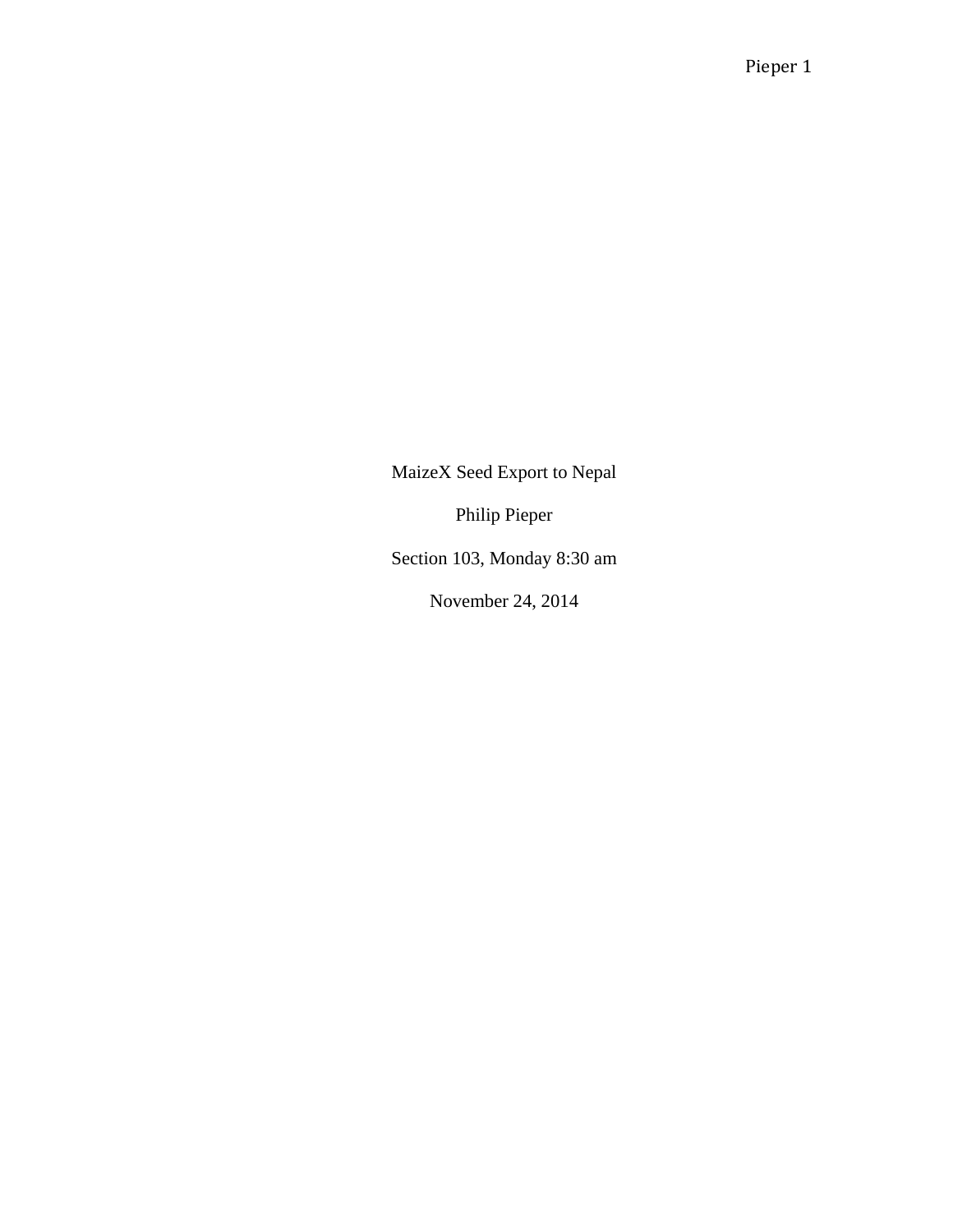### **Product Description:**

Hybrid corn varieties can play a very important role in the corn production in Nepal, MazieX seeds offers products alone these lines that could greatly benefit the agriculture sector in Nepal and Canada. The products that would be the most beneficial to Nepal would be the MZ 1440r variety and the more conventional variety MZ 211X. MZ 1440r is a newer hybrid, which is known for it's exceptional root and stalk strength and its very fast grain dry down (MaizeX Seeds Inc., 2014). Overall it has a very attractive appearance accompanied by open husks when it comes to harvest time (MaizeX Seeds Inc., 2014). This seed variety comes with a licensing agreement on the roundup ready trait, which can limit the use of the product to Canada and the US (Winter, S., 2014). This could maybe be overcome through the use of special permission from Monsanto's. If it isn't possible, the more conventional varieties would have to be used, due to there being no constraints to where the corn seed can be used. The MZ 211X variety has many desirable traits, for example conventional corn, which in return can mean it doesn't have as many desirable traits as the round up ready varieties, but on the other hand having some other benefits to growing in Nepal. MZ 221X has superior yield potential; as well it has a very broadly adapted performance (MaizeX Seeds Inc. 2014).

#### **Produced:**

The product is produced in Tilbury, Ontario at MaizeX Seeds headquarters. The majority of the plant breeding is done on site by their plant breeder (MaizeX Seeds Inc., 2014). The way that hybrid seed corn is produced is by crossing 2 inbred lines of corn. The 2 inbred are at are used in this process are referred to as a male, which is responsible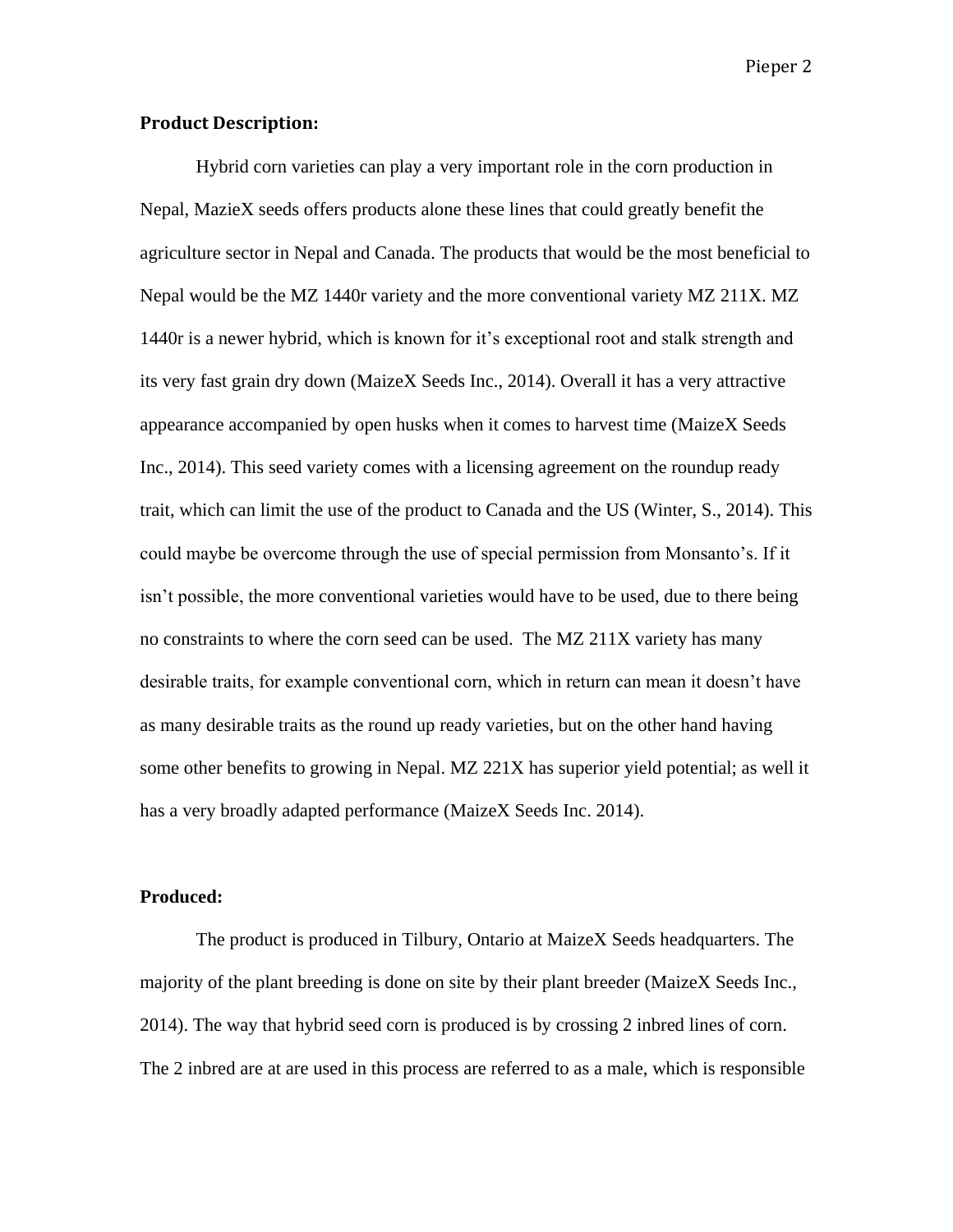for producing the pollen and the female, which is responsible for producing the seed (Seed Corn Growers of Ontario., 2014). Throughout the process there is great care taken in the quality of the product by breeding for desirable characteristics. Some of these things can include drought resistance, GDD days (growing degree days) and for certain conditions and climates (30 Seed Corn Growers of Ontario, 2014). The seed is then harvested and stored at the optimal temperature and moisture content (13-14%)(Paudyal et al., 2001), until the seed is bagged and distributed. The product is shipped all over Canada for the distribution to all the dealers, where it is then distributed further to the customers for use in the field (Johnson, L., 2014).

### **Product use:**

The seed can be planted at different times throughout the spring growing season, ideally planting the seeds as early in the season after the last frost day, this in turn will allow the crop to mature early in the fall (OMAFRA Staff., 2009). This can reduce the chance of early fall frost damage, and adverse weather at harvest (OMAFRA Staff., 2009). When planting the soil temperature also come into play, the seed will not germinate unless the average temperature is over 10 degrees Celsius (OMAFRA Staff., 2009). The way that the average soil temperature can be estimated, is by taking a 10cm soil thermometer and placing it into the soil at 11:30am (OMAFRA Staff., 2009). As the optimal planting date is passed, there is approximately a change of 1% in the final yield of the corn (OMAFRA Staff., 2009). The first rule to corn planting is to plant into the moisture, the planting depth of the seed depends on where the moisture is in the soil, on average the planting depth is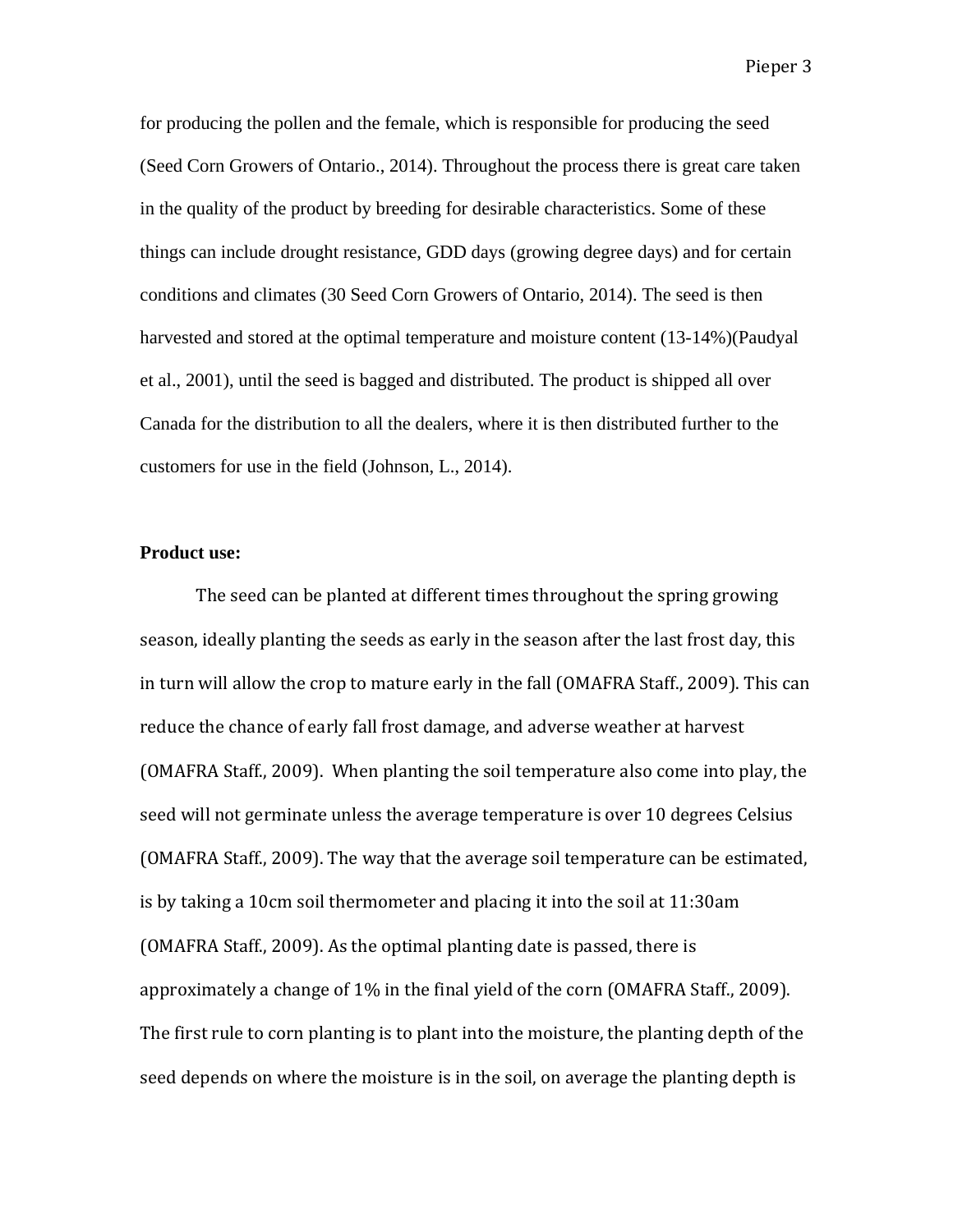1.5" or 3.75cm (OMAFRA Staff., 2009). If the seed is not correctly placed in the moisture zone, it can lead to rootless corn syndrome, which can allow the plant to be more prone to injury's from herbicide application (OMAFRA Staff., 2009).

| <b>Final</b>                        | <b>Finalplants/acre</b> | Row Width: cm (in.)                             |    |       |    |       |    |       |
|-------------------------------------|-------------------------|-------------------------------------------------|----|-------|----|-------|----|-------|
| plants/ha                           |                         | (28)                                            | 76 | (30)  | 91 | (36)  | 97 | (38)  |
|                                     |                         | Distance between in-row corn plants in cm (in.) |    |       |    |       |    |       |
| 54,300                              | 22,000                  | (10.2)                                          | 24 | (9.5) | 20 | (7.9) | 19 | (7.5) |
| 59,300                              | 24,000                  | (9.3)                                           | 22 | (8.7) | 18 | (7.2) | 18 | (6.9) |
| 64,200                              | 26,000                  | (8.6)                                           | 20 | (8.1) | 17 | (6.7) | 16 | (6.4) |
| 69,200                              | 28,000                  | (8.0)                                           | 19 | (7.5) | 16 | (6.2) | 15 | (5.9) |
| 74,100                              | 30,000                  | (7.5)                                           | 18 | (7.0) | 15 | (5.8) | 14 | (5.5) |
| 79,000                              | 32,000                  | (7.0)                                           | 17 | (6.6) | 14 | (5.4) | 13 | (5.2) |
| 84,000                              | 34,000                  | (6.6)                                           | 16 | (6.1) | 13 | (5.1) | 12 | (4.9) |
| 1 ha = 2.47 acre; 1 cm = $0.39$ in. |                         |                                                 |    |       |    |       |    |       |

Table 1.

http://www.omafra.gov.on.ca/english/crops/pub811/1planting.htm

When it comes to the row-to-row spacing it can depend on the soil type, as well as the temperature of the soil. With a colder temperature soil, it is expected that there is an increase of 10% (refer to Table 1.) when it comes to the values. When planting in warmer soil conditions there can be an adjustment in the chart by 5% (OMAFRA Staff., 2009). The planting density can depend on the corn variety, with the MZ 211X variety, since its more conventional it is planted a at less plants per acre 54,000-64,000 plants per hector, compared to MZ 1440r variety, where the hybrid variety where it can be planted more densely typically 64,000- 74,000 plants per hector (OMAFRA Staff., 2009).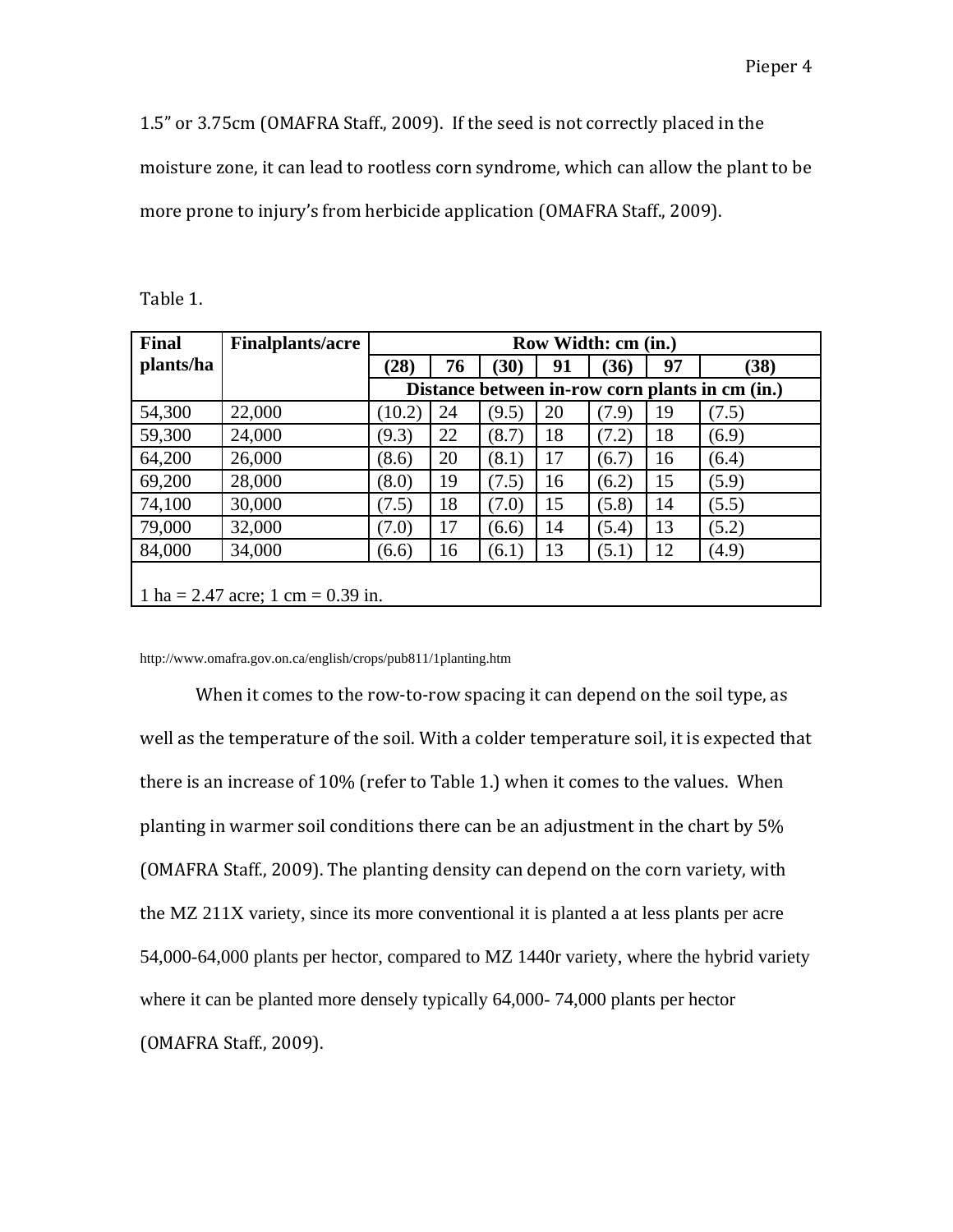# **Benefits to Canada:**

The sale of MaizeX Seeds to Nepal will not only benefit Nepal but will benefit Canada as a whole in many ways. The sale of seed will put more money into the Canadian economy, by providing cash flow for the country. This could potentially fund more research for MaizeX in order to produce and/or improve their products from soybeans to hybrid corn varieties. This can benefit both parties, both the Canadian farmers as well as the Nepalese farmers due to the potential of new products as well as the research information that they can provide. The seed will also be very sustainable, due to the fact that they will always be a demand for seed all around the world, this will allow for a steady supply of seed to other countries. The revenue that would come back to Canada might not be a large quantity of money to make a substantial profit for the Canadian based company, but it can provide networking to other countries about the products that they produce.

#### **Part 2.**

# **Transportation:**

The transportation of the bags of the corn seed to Nepal would start in Tilbury, Ontario where the headquarters/ distribution center of the seed is (MaizeX Seeds Inc., 2014). From there the seed can be shipped through UPS via package or freight. The shipping would take place directly via air to Nepal, and the total delivery time would take 11 days guaranteed (UPS., 2014). The price for one bag of seed in a package that weighs 25kg, with the dimensions 60cm x 40cm x 20cm and the estimated value of \$220.00 would be approximately \$1,297.26 Canadian (UPS., 2014). The price is found to slightly vary depending on the variety of he seed, be it the hybrid MZ 1440r or the conventional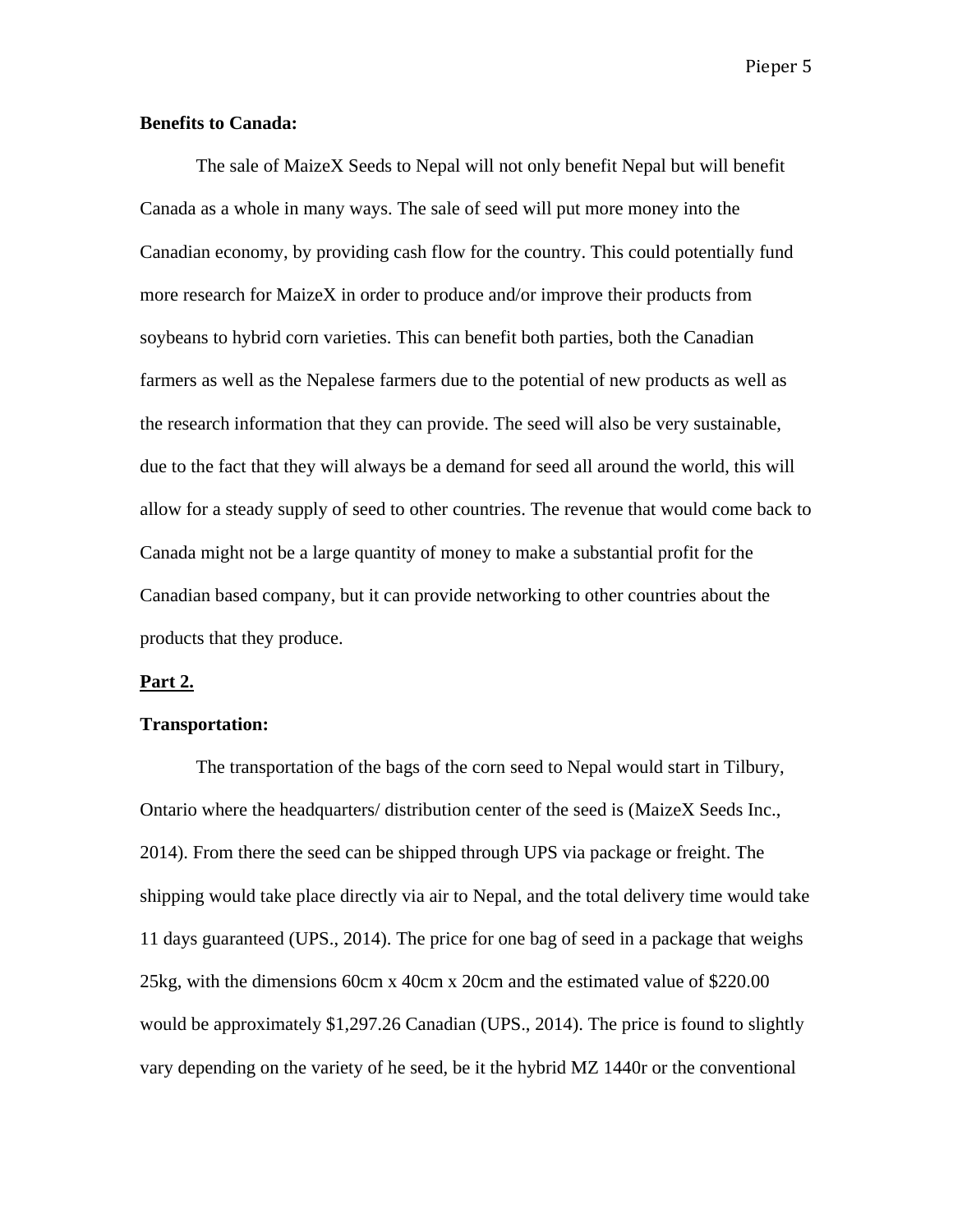MZ 221x. Shipping the product via ocean freight is the better option. The seeds can be shipped in a full container, or a LCL load (less-then container load) (UPS,. 2014). The same sized bag with the same dimensions, weight and value. The exact cost for this was unable to be calculated since UPS never responded with a quote. It would on the other hand be expected to cost per bag less compared to the package price, due to the fact that it would be a larger load. Also another reason that it would be expected to be less cost per bag would be because the delivery time for the container would be substantially longer, anywhere from 30-90 days (UPS,. 2014). Some of the problems that could be associated with the transport of the seeds is if the ideal moisture content for the seeds  $(13\% - 14\%)$ was exceeded through water contact during transport. (OMAFRA Staff., 2009). If this were to occur there will be a decrease in germination percentage from approximately 90% to 64% (S, Jasper. 1940). A way that this could be prevented is by ensuring a proper seal was made on the container before transport. Once the product arrived in Nepal it would be disturbed to the communities for sale, through the use of smaller vehicles or trucks depending on the amount of product being shipped to the final location.

### **Post Harvest to Market:**

The process of corn production from post harvest to market in Nepal is very different compared production of corn in Canada. Two thirds of the corn produced in the mid-hill and the high-hill regions is used for human consumption, the other third is sold on the market (Paudyal et al., 2001). On the other hand the corn that is produced in the terai regions exceeds the ratio of the mid-hill and high-hill region, where over 50% of the corn is sold on the market (Paudyal et al., 2001). Corn in Nepal is first harvested at maturity and the stalks are removed to allow for the development of relay crops such as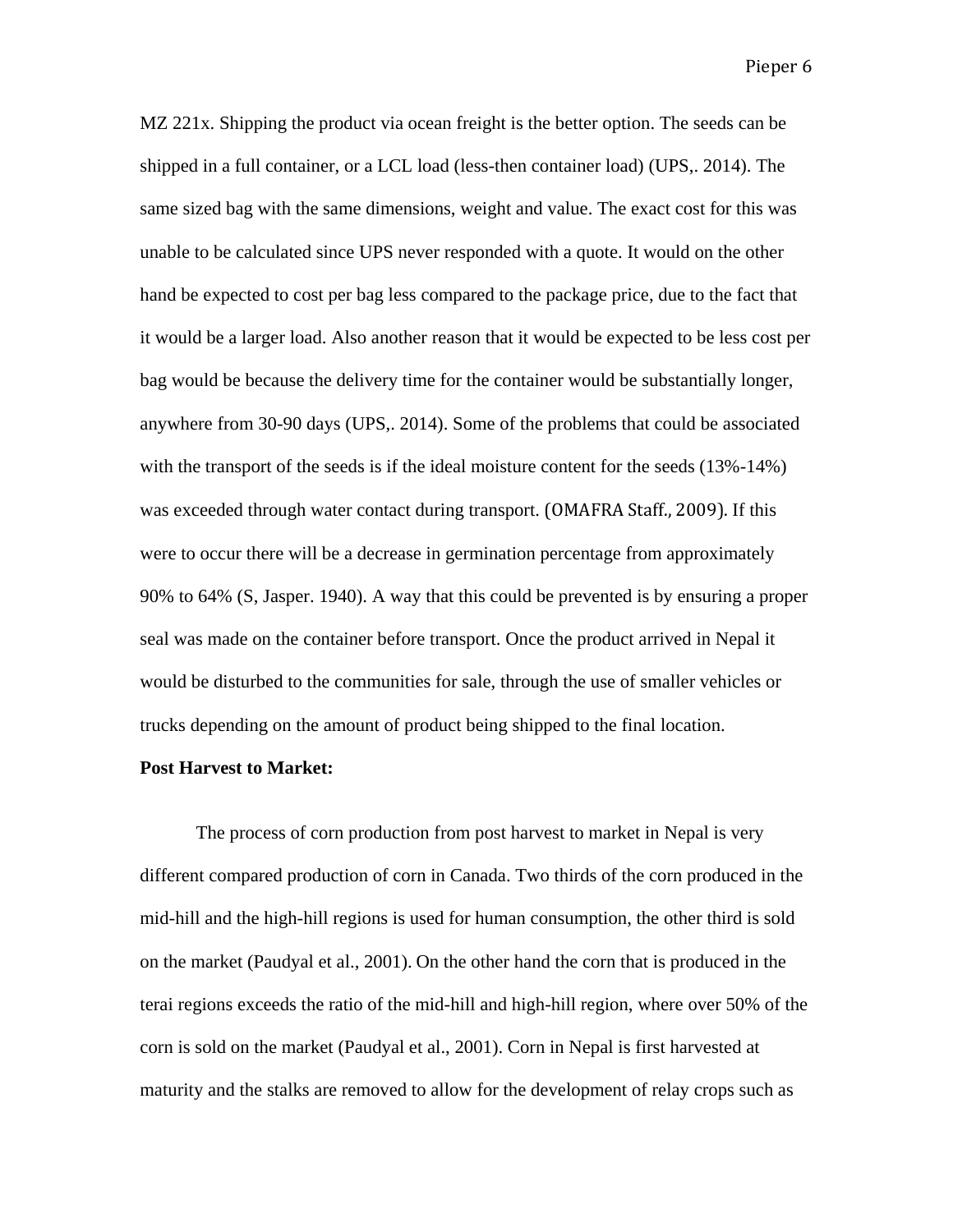millet, which is interplanted in the corn (Paudyal et al., 2001). The cobs then are taken and sorted by size, quality and appearance, then prepared for shelling and storing (Paudyal et al., 2001). All the smaller cobs are then taken, dehusked and dried in the sun for 3-4 days until the farmer deems that they are dry enough, since moisture-measuring devices are very uncommon (Paudyal et al., 2001). The cobs are then taken and shelled by hand or with a stick, then placed loosely if they are so be consumed shortly, or placed in a container of some sort for long term storage (Paudyal et al., 2001). The larger cobs on the other hand are then taken and tied into bunches (4-6 cob) and sun dried for 4-5 days by the farmer (Paudyal et al., 2001). The cobs then stored into speciality designed open-air structures called: *Thankro*, S*uli or Luta* (Paudyal et al., 2001). With these openair structures there is great care taken to ensure that they are first water and rodent poof. The purpose of the structures is to ensure that the corn has the ability to dry down to an expectable level (Paudyal et al., 2001). The stores are then opened in December or later, where then the shelling of the corn takes place (Paudyal et al., 2001). Once the corn is shelled it is stored in bamboo baskets or wooden stores for either selling on the market or for personal use (Paudyal et al., 2001). Some of the main problems that come with the storage of corn is drying to an expectable moisture level. When the summer harvesting season is up the corn has high moisture content (23%-28%)(Paudyal et al., 2001). When it comes to the storage of the corn the ideal moisture content is 13-14% moisture, and with the humid days that follow harvest the corn is usually not dry enough for safe storage (Paudyal et al., 2001).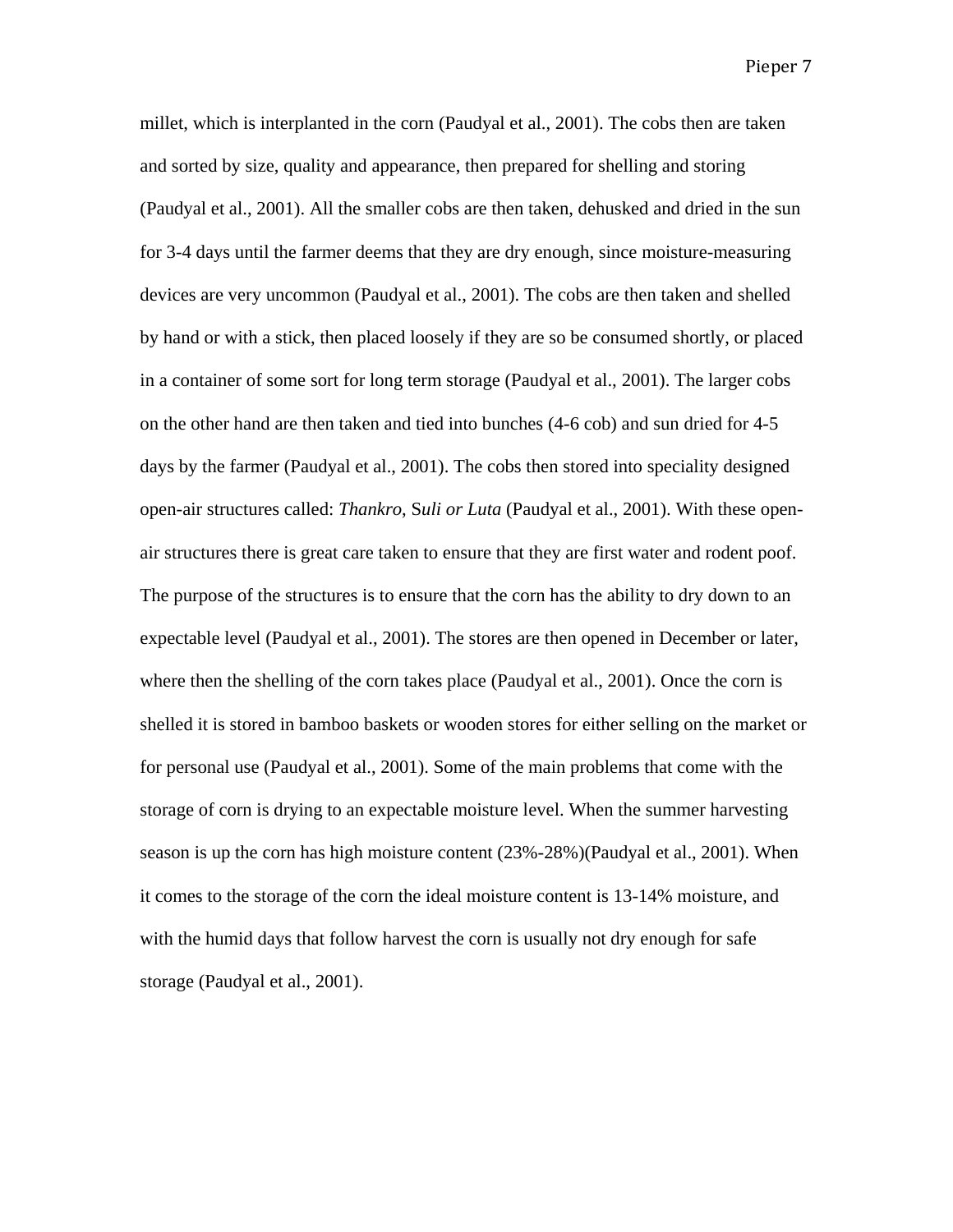# **Profitability:**

The profitability of the corn for Nepal would be very limited if not at all for the Nepalese farmers. The reason for this is because the average income in Nepal is \$730 as of 2013 (The World Bank, 2014). In total price of the seed would be anywhere from \$220 to \$265 Canadian (Johnson, L., 2014), and the shipping of the seed via package being around \$1,297.26 (UPS, 2014). This is in turn would make the total for one bag of seed to be bought and shipped to over \$1,500 Canadian. This price would be the minimum of what had to be paid by the Nepalese, there has to profitability margin for the MazieX as well, so the price would be increased much more to make it worth it. With the newer hybrid the corn on the market would have an increased protein compared to the varieties that are used there (MaizeX Seeds Inc. 2014), this allows for an increased market value for the corn due to the increase in protein, so the famers would be able to place a premium on the market value. With the high price and the low income of the farmers, the sale of the corn would be limited. Also with the price of the seed, it would be hard to make a return on the market if the farmers were to sell it, due to the high input costs that are involved to buy the seed initially. The way that it would be profitable for the Nepalese farmers is if the price of the seed as well as the shipping of the seed was reduced drastically, to around \$30-\$60, this would allow a return with profit for the farmers.

# **Environmental Benefits:**

The environmental benefits that the corn would provide for Nepal are substantial. With the constant changing climate in Nepal, soil erosion plays a big role in the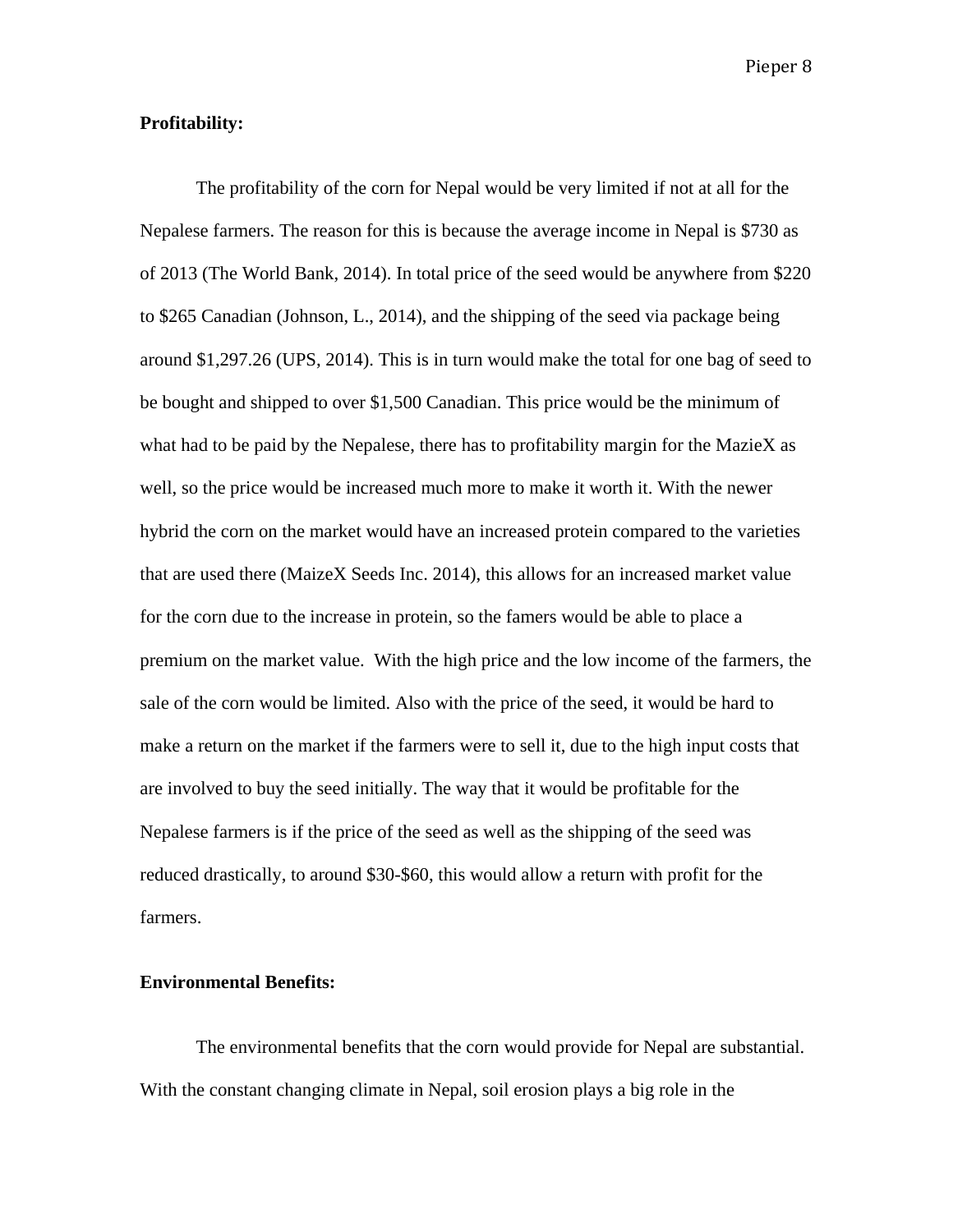agriculture production in the mid-hill and high-hill regions. The factor that has made soil erosion such a big problem is the reduction in plant density due to a drought after planting season (Paudyal et al., 2001). The corn varieties that have been bred by MazieX have been developed in order to allow for denser planting, this in turn serves many benefits (MaizeX Seeds Inc. 2014). One of the greatest benefits that come with the dense planting is more fibrous root in order to hold the soil together (Sojka and Bjorneberg, 2002). Even after the crop is harvested the roots remain in the soil, which still provides structure and support for the soil. With the denser planting it creates a denser canopy of leaves, this slows down the rain and in turn reduces the amount of moving water hitting the soil (Sojka and Bjorneberg, 2002). The seeds provided have been proven to be very adaptable in new climate conditions (MaizeX Seeds Inc. 2014). This gives the ability to grow corn in the more remote climates, such as the mid-hill and high-hill regions of Nepal, where the climate can be more unpredictable (Paudyal et al., 2001). This allows for more compost/ organic matter in the soil, which improves the nitrogen level in the soil due to the rotting corn stalks, husks and roots. With the denser planting of corn, and the ability to grow crops in more unpredictable climates it will allow for a substantial increase in the production of corn, to be used for human consumption and/or for market sale.

# **Benefits to Nepal:**

MaizeX seeds will benefit Nepal in many ways; with the newer hybrid and conventional seeds, it allows the production of corn much faster, compared to the old conventional seeds that are currently used in Nepal (Paudyal et al., 2001). The reason for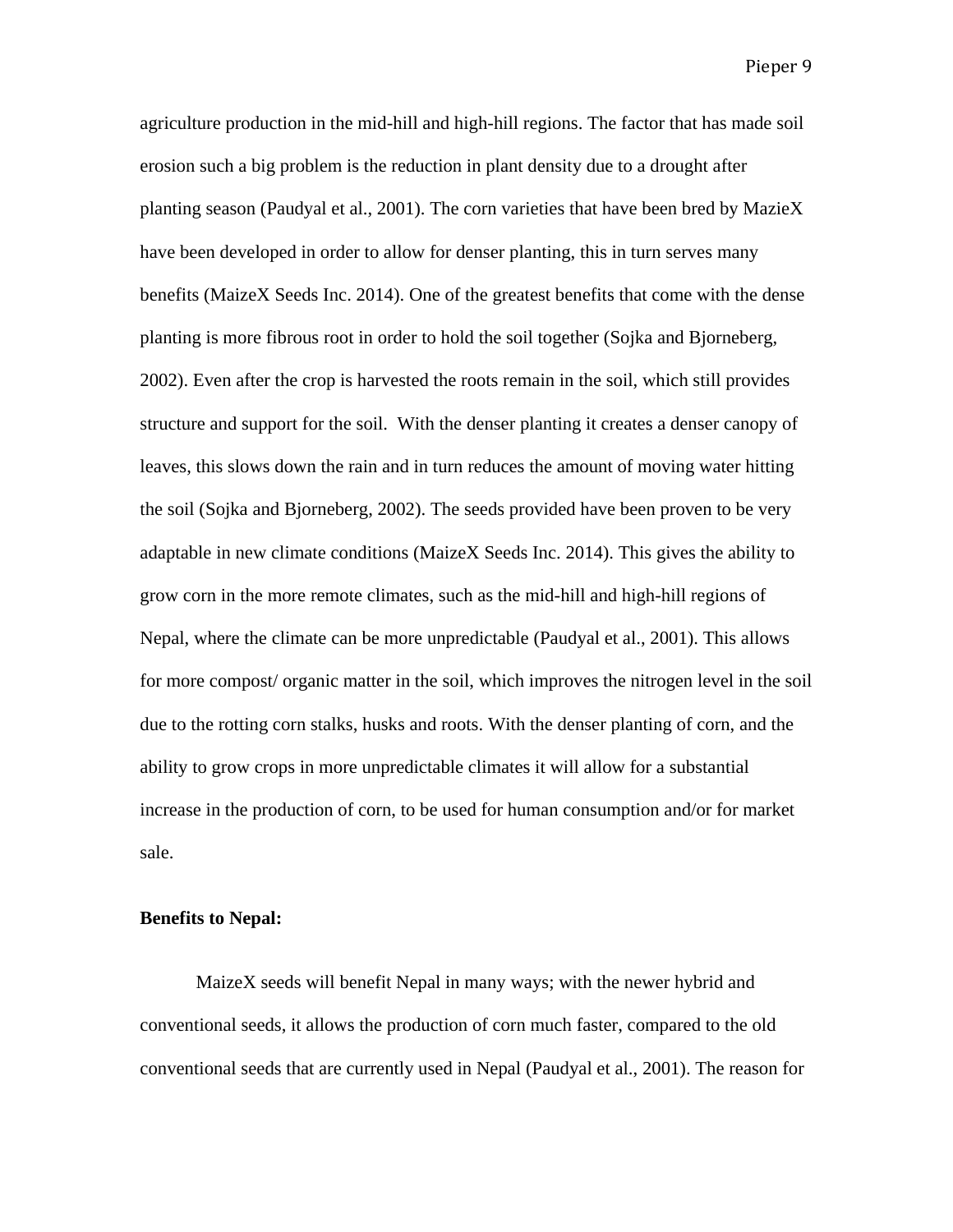this because of the low CHU (crop heat units) needed to finish the crops, as well as the low GDD (growing degree days) (MaizeX Seeds Inc. 2014). The benefits that the MZ221X will provide is the fast dry down value, this means there is much less time need to dry the corn to the optimal moisture content for storage (MaizeX Seeds Inc. 2014), which can reduce the amount of time that a Nepalese farmer needs to spend drying. The MZ1440R on the other hand provides such as an exceptional dry down value, slightly higher compared to the MZ221X variety (MaizeX Seeds Inc. 2014). This variety also has roundup ready trait. The roundup ready trait is a glyphosate based spray, which is a nonselective, foliar herbicide that gives the ability to kill all living plants at the time of application (De Vries. 2011). With the Mz1440r corn variety, the CHU units are also considerably low, this is turn can allow the farmer to have a earlier harvest, which can give him/her more time to prepare for the drying, and storage of the corn. Both of these varieties will provide considerably higher yields compared to the corn that is being produced currently in Nepal. The corn will also have much higher protein percentage, which can allow for a higher resale value at market, and also better for human/livestock nutrition (Paudyal et al., 2001). With the faster growing corn, there will also be more organic matter available; this can be used for different things, be it making baskets out of the stalks, all the way to grinding up the stalks for animal forage. Another benefit that the low CHU and low GDD days bring is that, if there were reasons that the corn wouldn't be able to completely reach maturity, the corn would be much bigger and more developed compared the varieties used to this day (Paudyal et al., 2001). The corn could then be used for animal feed, in the form of chopping it up, and it could be left to die and decompose in the soil, acting as natural compost.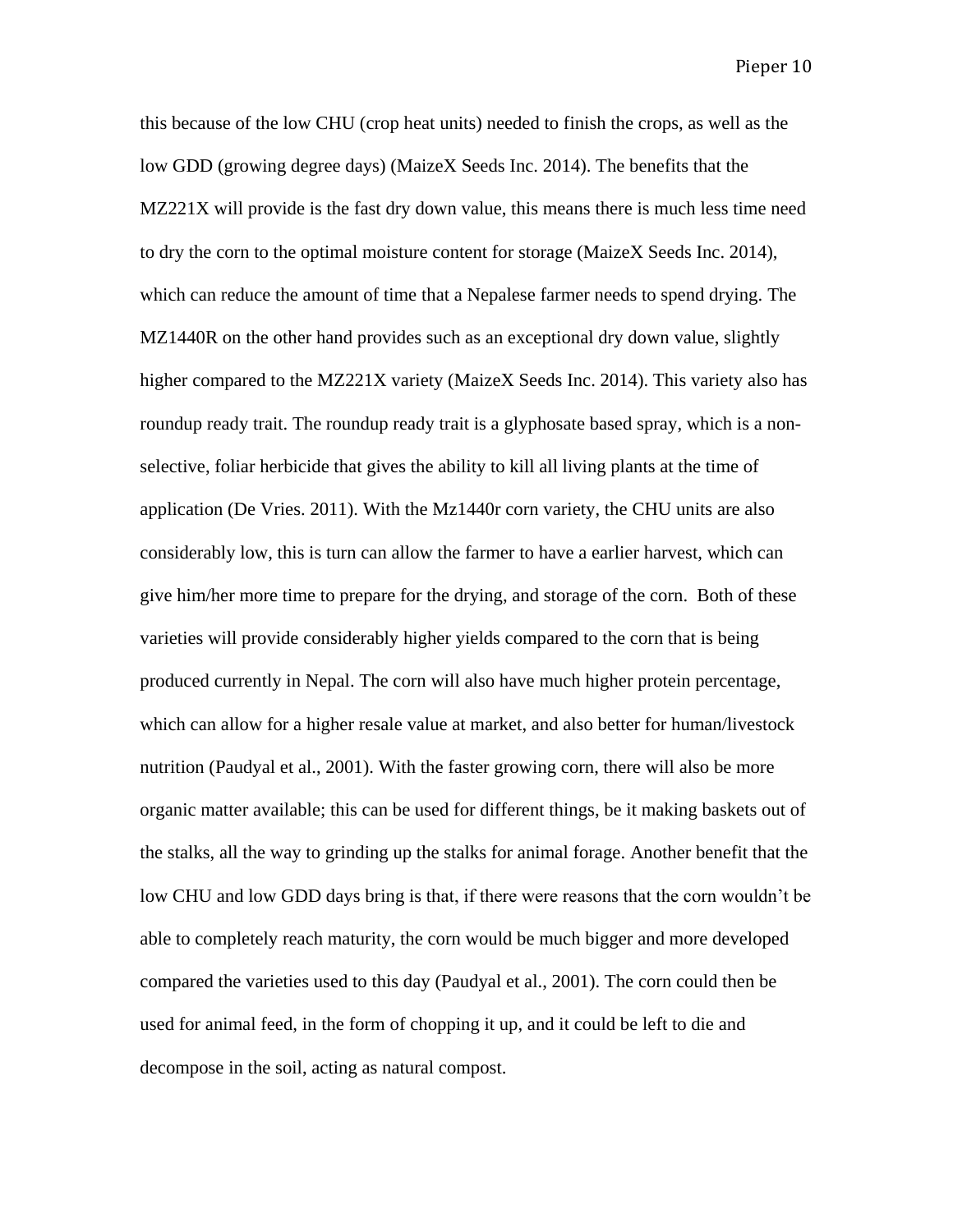# **Improvements:**

There are many improvements that can be made for the sale of MazieX seeds for Nepal as well as the general production. For the sale of the product the price is substantially to high for farmers, so it would be suggested that a village or a group of near by farmers would split on the bag of seed. This would reduce the total cost of the seed, and it then could be divided up into equal parts for each farmer. Since most of the farmers in Nepal are willing to help each other in a time of need, it can be assumed that there wouldn't be a problem when it comes to sharing the seed. Another improvement that could be made it that there is little weather analysis available for the farmers, if this were to be available for the farmers it will give a good time to plant, thus reducing crop losses (Paudyal et al., 2001). There is currently contributions from various groups, that being NGO's (Non-Government Organizations) as well as VDC (Village Development Communities), these organizations provide resources for the farmers, such as providing information on planting, harvesting as well as providing funds/ loans for the farmers with low interest rates (Paudyal et al., 2001). Something that would surely benefit the famers as well as the communities is the government involvement, by providing incentives for famers for using the products, as well they could create a partnership the seed companies, as well as the shipping companies to make the product cheaper for the customer in Nepal.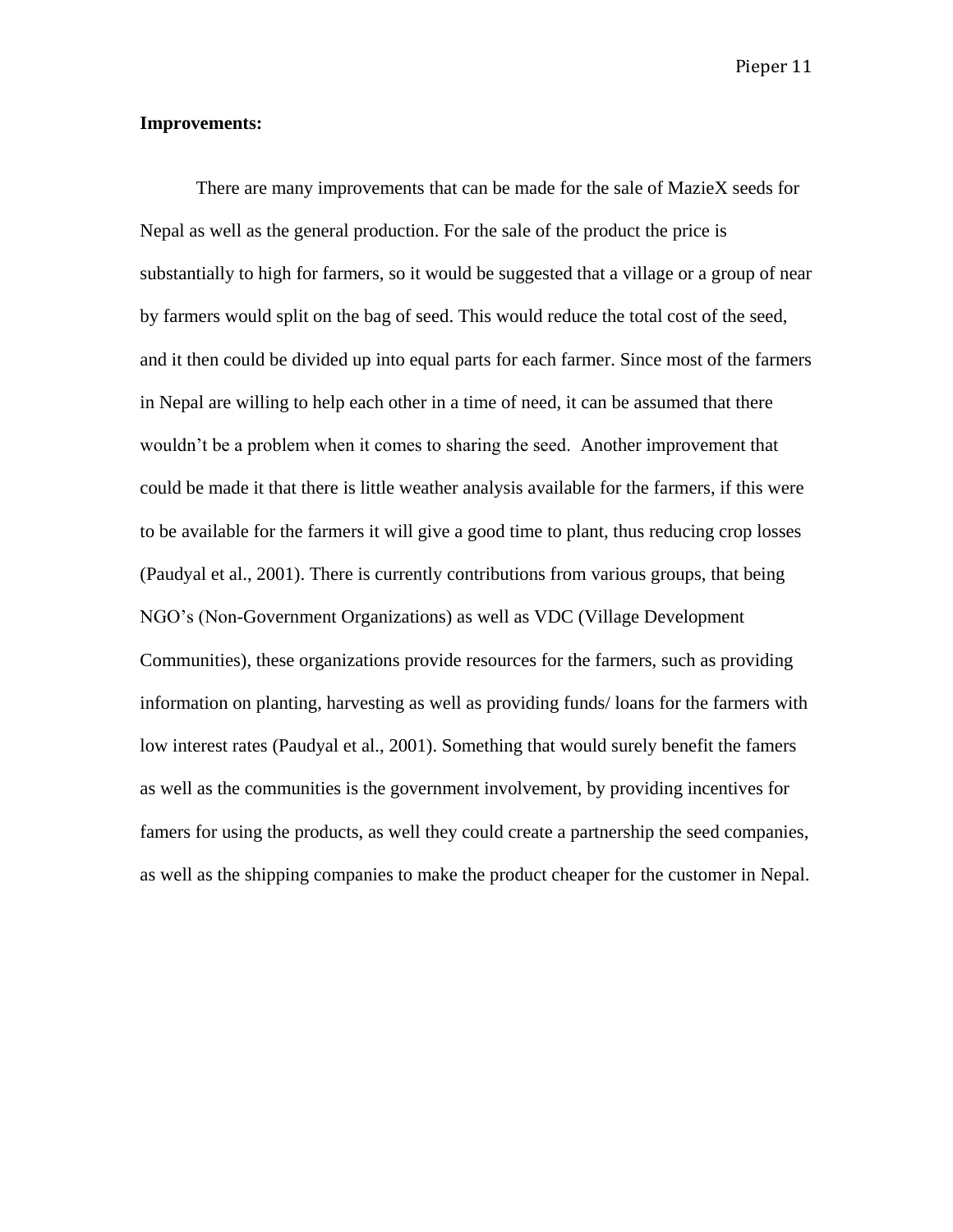# **References:**

- B, De Vries (2011). Impact of the MON89788 event for glyphosate tolerance on agronomic and seed traits of soybean and molecular characterization of the mutant fap3(A22) allele for reduced palmitate concentration in soybean , 1-5.
- Johnson, L. (2014). *Personal communication by phone 519-476-2482. Date October 7, 2014. L. johnston is one of the yield specialists at MaizeX.*
- K.R.Paudyal, J.K. Ransom, N.P. Rajbhandari, K. Adhikari, R.V. Gerpacio, & P.L. Pingali. (2001). Maize in nepal, production systems, constraints, and priorities for reasearch., 30.
- MaizeX Seeds Inc. (2014). Maizex 2014 seed guide. Retrieved 10/06, 2014, from [http://www.maizex.com/flip\\_books/2014/English/#/27/zoomed](http://www.maizex.com/flip_books/2014/English/)
- MaizeX Seeds Inc. (2014). Mz 1440r. Retrieved 10/7, 2014, from [http://www.maizex.com/product\\_search/products.html?product\\_id=120](http://www.maizex.com/product_search/products.html?product_id=120%22%20%5Ct%20%22_blank)

MaizeX Seeds Inc. (2014). Mz 221z. Retrieved 10/7, 2014, from [http://www.maizex.com/product\\_search/products.html?product\\_id=90](http://www.maizex.com/product_search/products.html?product_id=90%22%20%5Ct%20%22_blank)